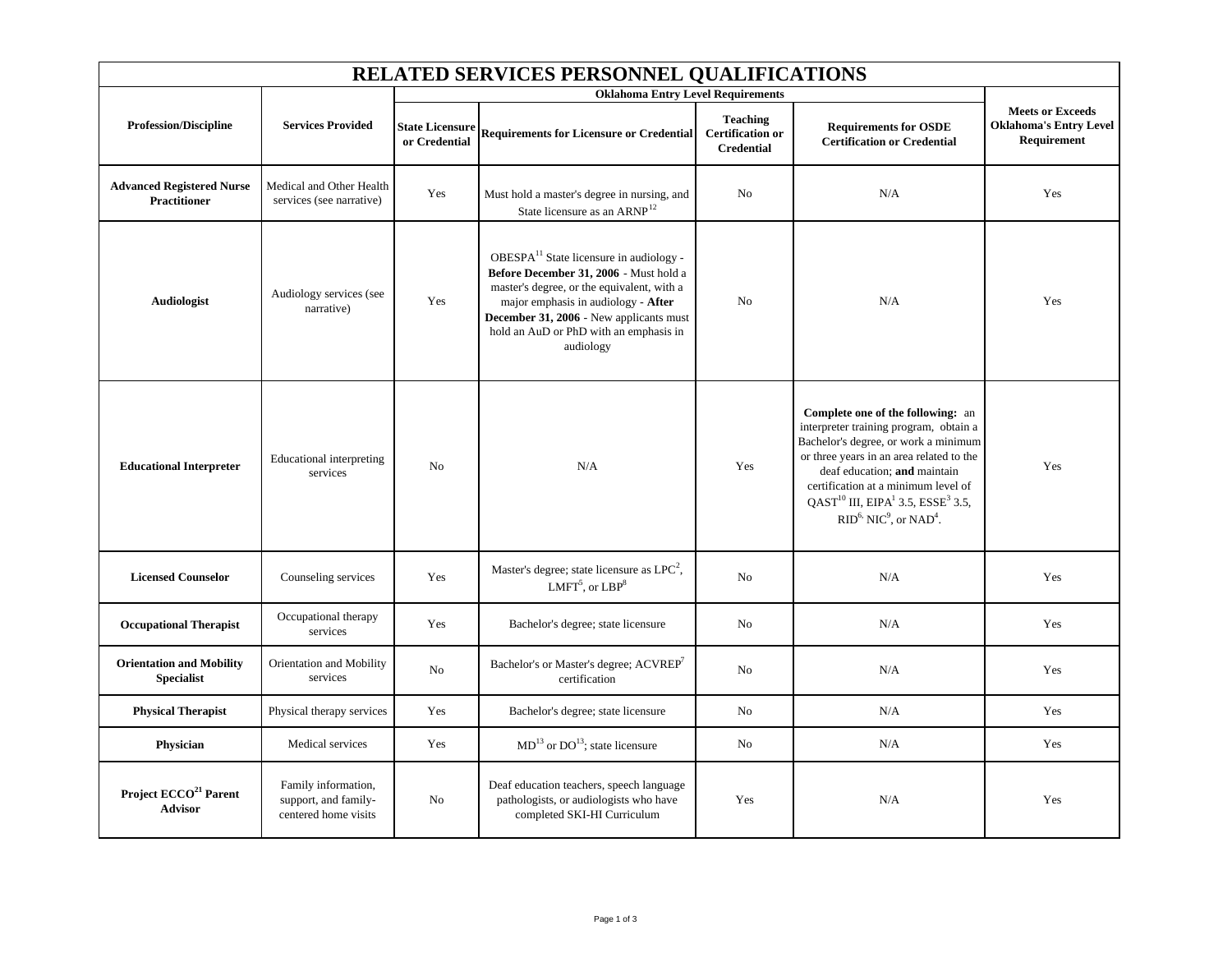| <b>RELATED SERVICES PERSONNEL QUALIFICATIONS</b> |                                                                                                                    |                                          |                                                                                                                                                                                                   |                                                                 |                                                                                                                                               |                                                                         |  |
|--------------------------------------------------|--------------------------------------------------------------------------------------------------------------------|------------------------------------------|---------------------------------------------------------------------------------------------------------------------------------------------------------------------------------------------------|-----------------------------------------------------------------|-----------------------------------------------------------------------------------------------------------------------------------------------|-------------------------------------------------------------------------|--|
|                                                  |                                                                                                                    | <b>Oklahoma Entry Level Requirements</b> |                                                                                                                                                                                                   |                                                                 |                                                                                                                                               |                                                                         |  |
| <b>Profession/Discipline</b>                     | <b>Services Provided</b>                                                                                           | <b>State Licensure</b><br>or Credential  | <b>Requirements for Licensure or Credential</b>                                                                                                                                                   | <b>Teaching</b><br><b>Certification or</b><br><b>Credential</b> | <b>Requirements for OSDE</b><br><b>Certification or Credential</b>                                                                            | <b>Meets or Exceeds</b><br><b>Oklahoma's Entry Level</b><br>Requirement |  |
| <b>Psychological Clinician</b>                   | Psychological and<br>counseling services while<br>working in state agencies                                        | No                                       | Master's Degree; OPM <sup>15</sup> requirements                                                                                                                                                   | No                                                              | N/A                                                                                                                                           | Yes                                                                     |  |
| Psychologist                                     | Psychological and<br>counseling services                                                                           | Yes                                      | Doctorate degree; state licensure;<br>appropriate to scope of practice and<br>specialty                                                                                                           | No                                                              | N/A                                                                                                                                           | Yes                                                                     |  |
| <b>Rehabilitation Counselor</b>                  | <b>Rehabilitation Counseling</b><br>services                                                                       | N <sub>0</sub>                           | Master's Degree; OPM <sup>15</sup> requirements                                                                                                                                                   | No                                                              | N/A                                                                                                                                           | Yes                                                                     |  |
| <b>School Counselor</b>                          | Counseling services                                                                                                | N <sub>0</sub>                           | Master's degree                                                                                                                                                                                   | Yes                                                             | Master's degree; state certification test                                                                                                     | Yes                                                                     |  |
| <b>School Nurse</b>                              | School health services                                                                                             | Yes                                      | Associate's degree; state licensure as a<br>registered nurse                                                                                                                                      | No                                                              | N/A                                                                                                                                           | Yes                                                                     |  |
| <b>School Psychologist</b>                       | Psychological and<br>counseling services                                                                           | No                                       | Master's degree; state licensure                                                                                                                                                                  | Yes                                                             | Master's degree; special course of<br>study; state certification test; or<br>NSPCS <sup>16</sup> certification                                | Yes                                                                     |  |
| <b>School Psychometrist</b>                      | Psycho-educational<br>services in schools                                                                          | No                                       | Master's degree                                                                                                                                                                                   | Yes                                                             | Master's degree' state certification test                                                                                                     | Yes                                                                     |  |
| <b>Social Worker</b>                             | School Social work<br>services                                                                                     | Yes                                      | Master's degree; state licensure; OPM <sup>15</sup><br>requirements                                                                                                                               | No                                                              | N/A                                                                                                                                           | Yes                                                                     |  |
| <b>Speech Pathologist</b>                        | Speech and language<br>therapy services (see<br>narrative)                                                         | No                                       | N/A                                                                                                                                                                                               | Yes                                                             | *See narrative on page 179                                                                                                                    | No                                                                      |  |
| <b>Speech Language Pathologist</b>               | Speech, language, and<br>swallowing services (see<br>narrative)                                                    | Yes                                      | Master's degree in SLP <sup>17</sup> or Communication<br>Sciences and Disorders; and ASHA <sup>14</sup><br>certification; or OBESPA <sup>11</sup> state licensure in<br>Speech Language Pathology | Yes                                                             | Master's degree in $SLP5$ or<br>Communication Sciences and<br>Disorders; plus state certification test,<br>or ASHA <sup>1</sup> certification | Yes                                                                     |  |
| <b>Physical Therapy Assistant</b>                | Physical therapy services<br>under the general direction<br>and supervision of a<br>licensed Physical<br>Therapist | Yes                                      | Associate's degree; state licensure                                                                                                                                                               | No                                                              | N/A                                                                                                                                           | Yes                                                                     |  |